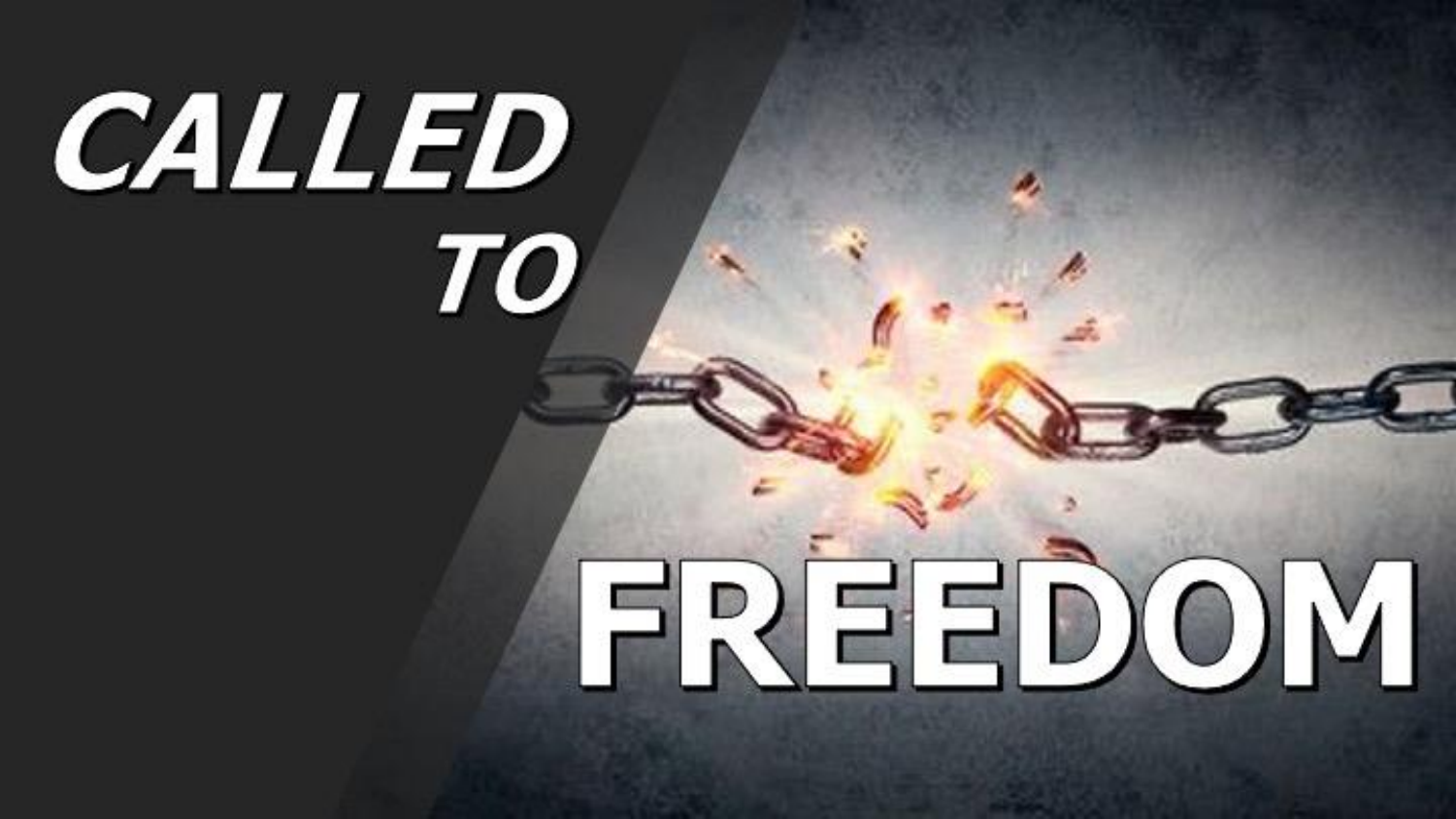## Learning to Live Like Free People

Always Acting From Love Galatians 5:6; 13-14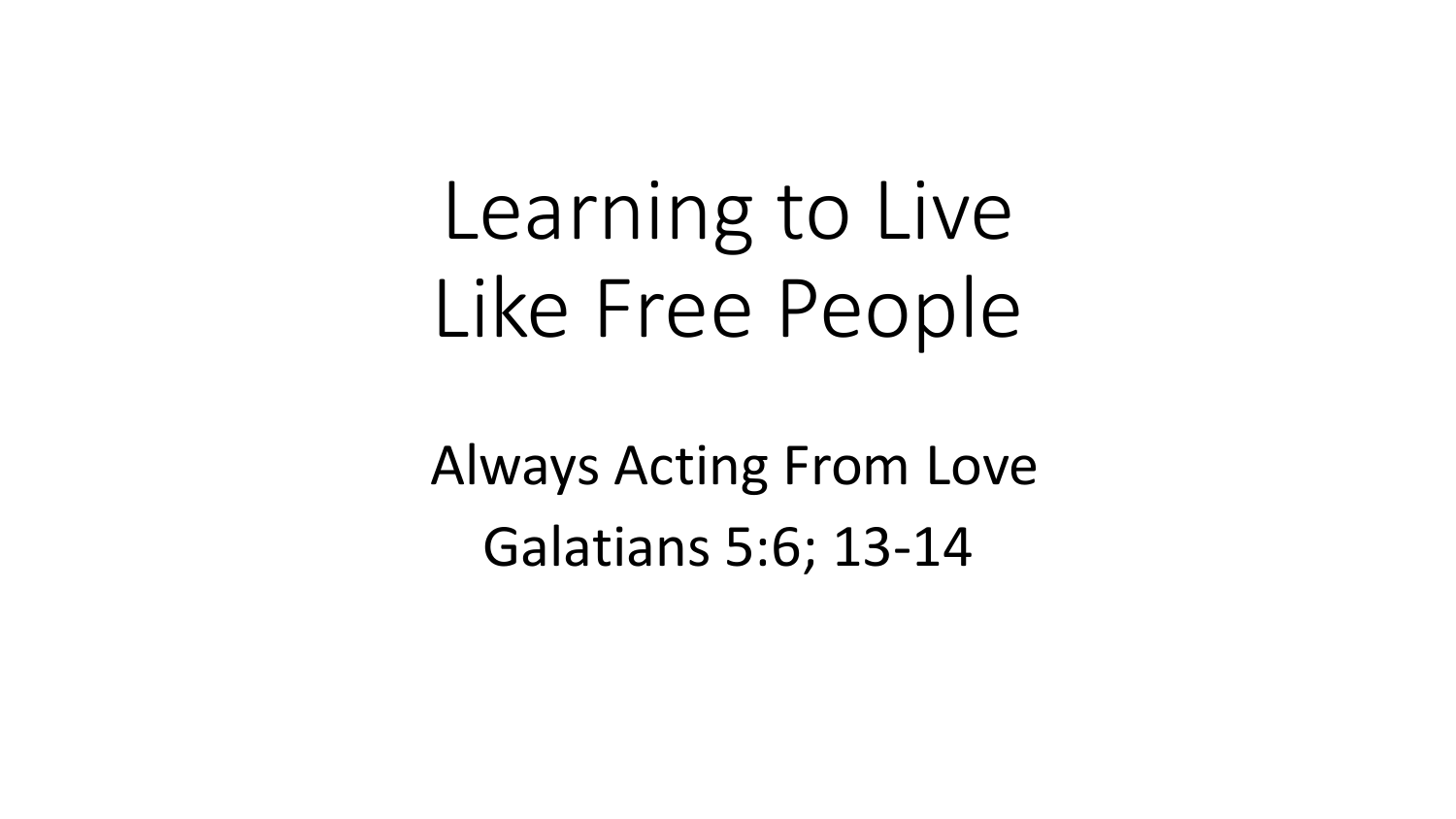## God Acting From Love for Us

- **Love is the expression of the Divine personality that corresponds to Deity's essential nature**
	- **Deity does not merely love, but is love**
	- **Christianity is the only religious experience that sets forth Deity as Love. In heathen conceptions the Deity is an angry being and in need of constant appeasing (cult religions)**
- **The Father, John 3:16; I John 2:1**
- **Jesus, Galatians 2:20; I John 3:15**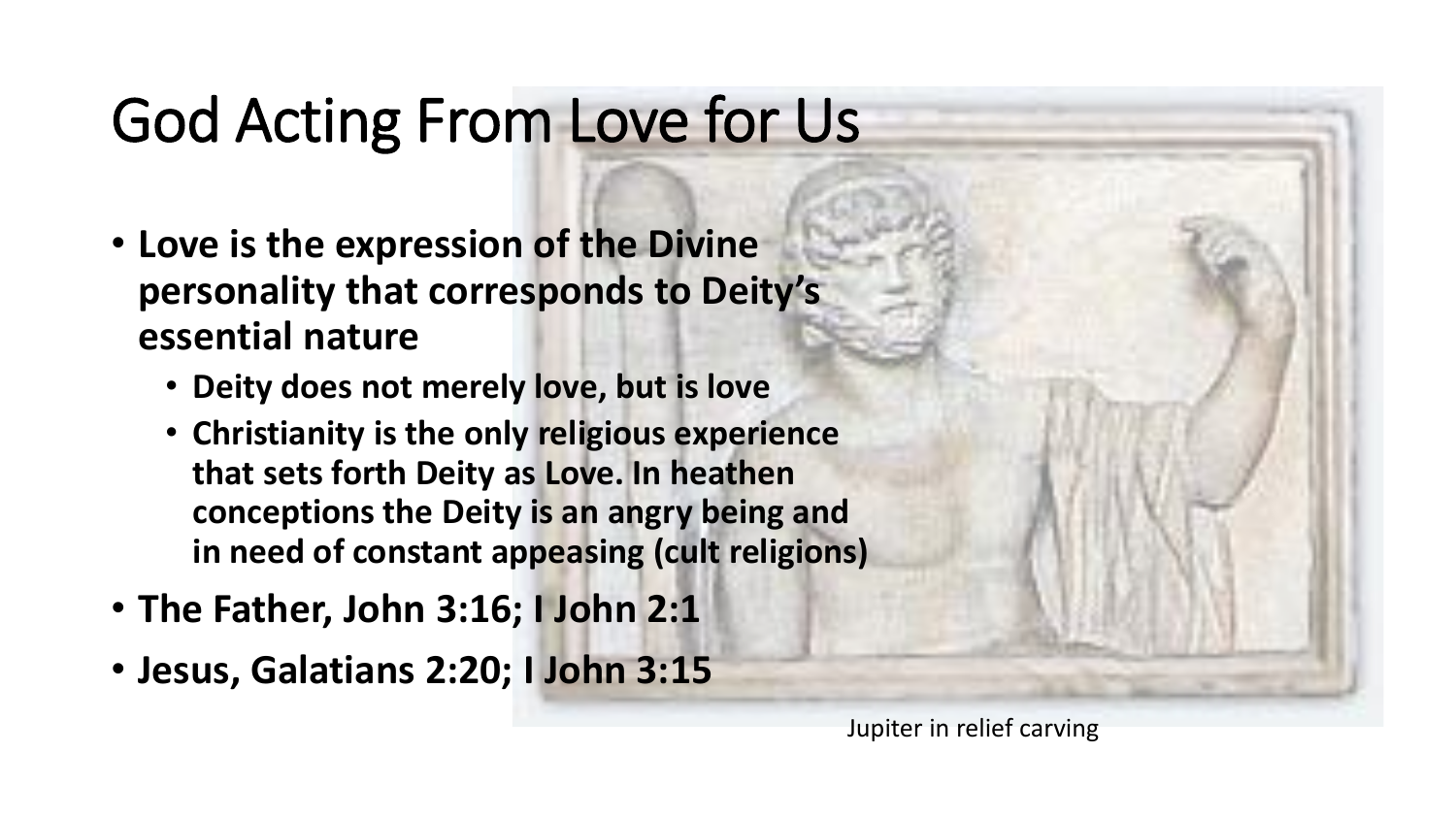## We Act From Love for God

- Keeping commandments
	- Jesus' commandments, John 14:15
	- Father's commandments, I John 3:3; II John 3-9
	- Since the two are one, commandments from one are from the other,
- Keeping the Word
	- Jesus' word, John 14:23
	- II John 3

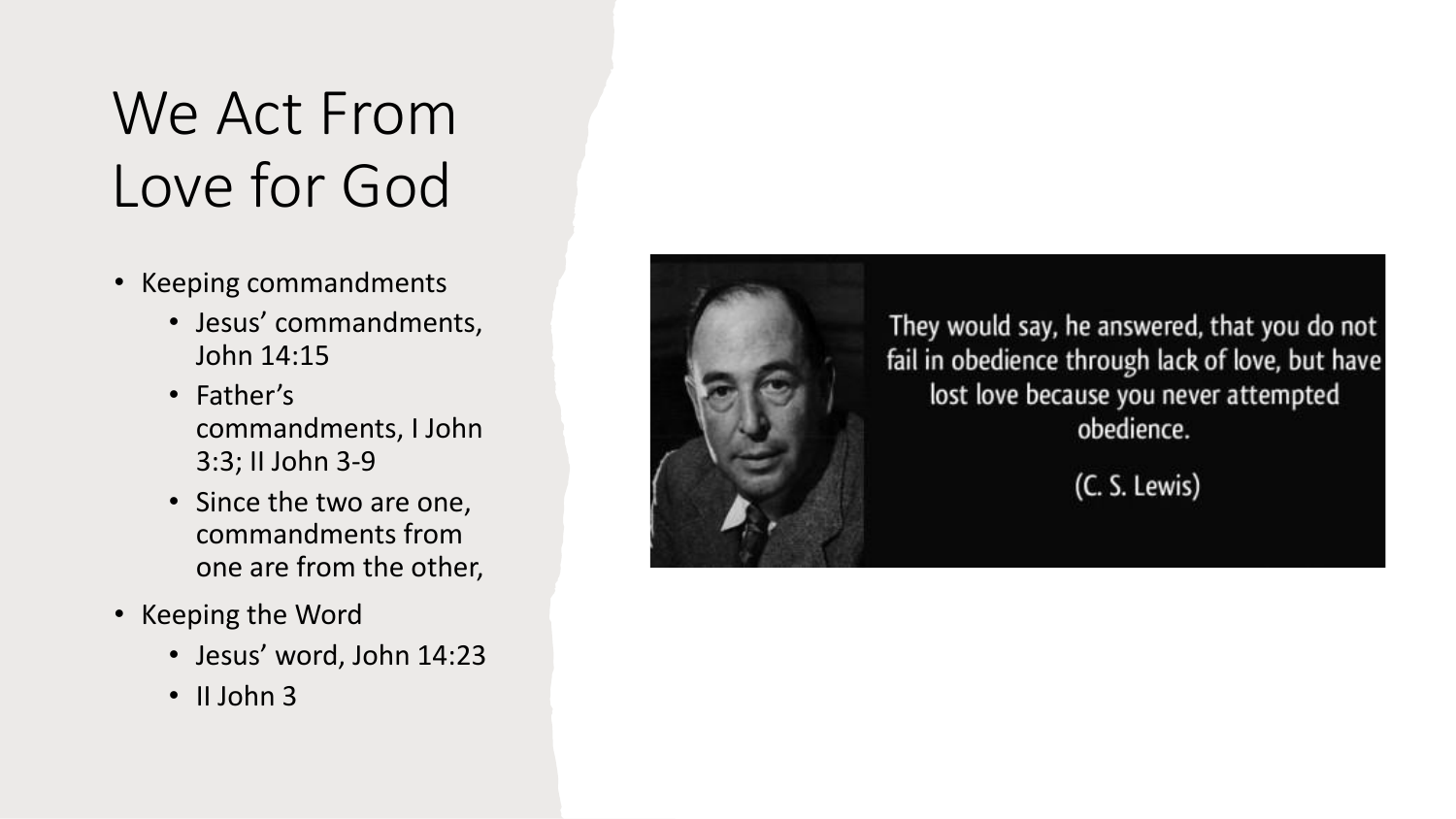Freed People Act From Love for **Others** 

•**I John 3:17-18** •**James 2:15-17**